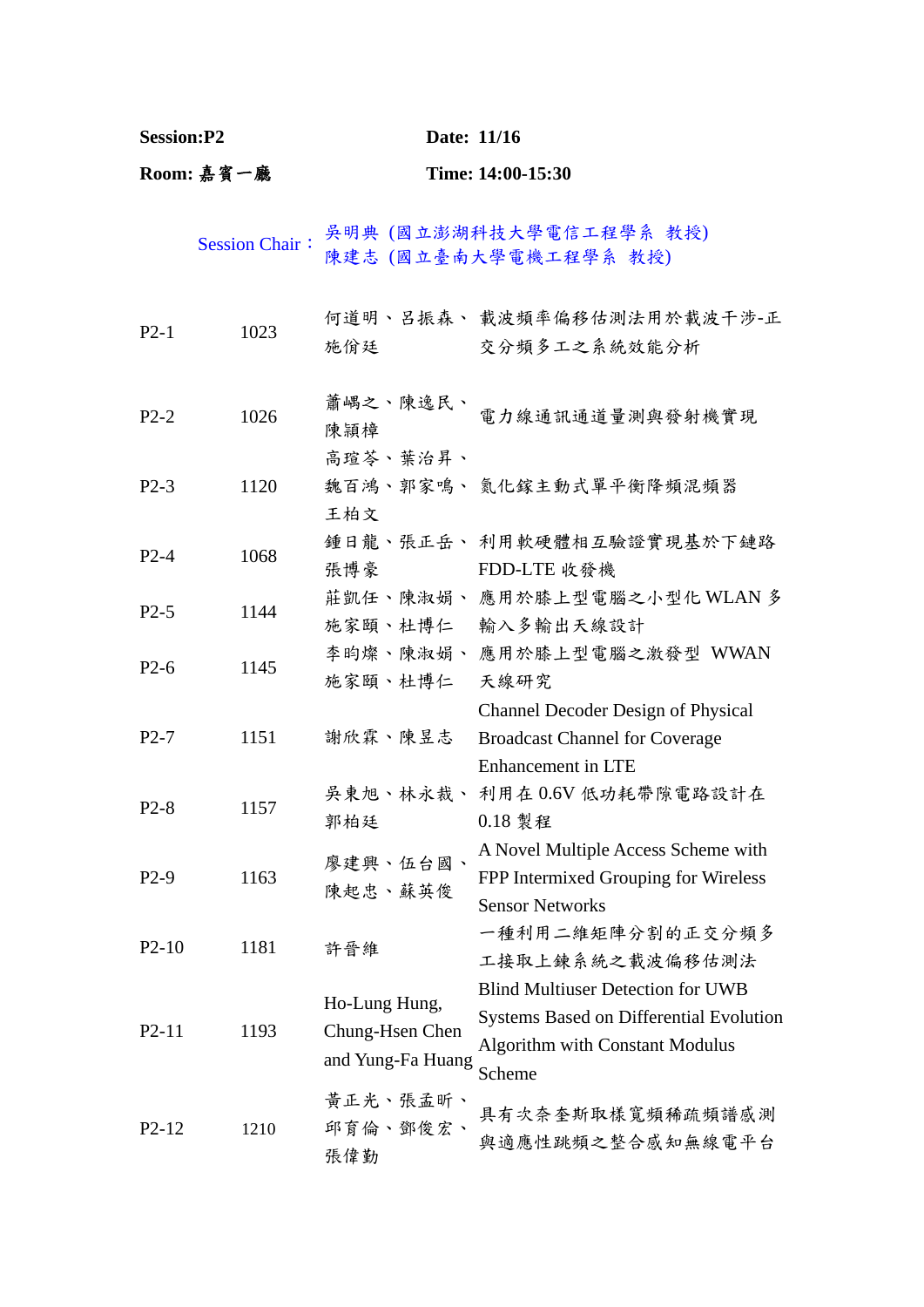| $P2-13$            | 1213 | 黄正光、林傳舜<br>陳建旻                 | SC-LFDMA 系統下低複雜度平行式結<br>合決策回授之循環式維特比接收機設<br>計                                                                                                  |
|--------------------|------|--------------------------------|------------------------------------------------------------------------------------------------------------------------------------------------|
| $P2 - 14$          | 1216 | 陳逸民、陳德龍、<br>黄偉倫                | DVB-T 發射機接收機之設計與實驗                                                                                                                             |
| $P2-15$            | 1225 | 詹景裕、林政宏、<br>胡英懋、何嘉玲            | 智慧型手機上多點實際道路路徑規劃                                                                                                                               |
| $P2-16$            | 1247 | 鄧俊宏、馮國泰                        | Time-Frequency Multiplex Estimator<br>Design of Joint Tx IQ Imbalance, CFO,<br><b>Channel Estimation, and Compensation</b><br>for OFDM Systems |
| $P2-17$            | 1011 | 吳嘉龍                            | <b>Algorithm Designs and Complexity</b><br>Analyses for Information Security                                                                   |
| $P2-18$            | 1069 | 吳勇霆、李維聰、<br>張恆耀                | 修改 SCTP 擁塞控制以提升換手效率                                                                                                                            |
| $P2-19$            | 1115 | 王雅纖、莊謹萍、<br>張原誌、龔家瑋、<br>楊慧琪    | 整合 FMC 網路 EAP-SIM 認證服務端<br>對端自動供裝之研究                                                                                                           |
| $P2-20$            | 1135 | Yaw-Wen Kuo and<br>Hao-Che Lee | Time Synchronization for Wireless<br>Sensor Networks on CC2530                                                                                 |
| $P2-21$            | 1189 | 方毅、莊修榮、<br>王志益、林勝福             | PON 網路的障礙量測新技術之研發                                                                                                                              |
| P <sub>2</sub> -22 | 1194 | 林勤偉、黃英欽                        | 基站雲架構對於行動基站回程網路耗<br>能之影響                                                                                                                       |
| P <sub>2</sub> -23 | 1204 | 黃龍進、陳國財、<br>李榮瑞、Orr Bruce      | 楊舜凱、賴國祥、VDSL2 高速網路技術研究與應用                                                                                                                      |
| $P2-24$            | 1222 | 吳和庭、廖梓彤 多媒體串流系統                | 蔡文能、柯開維、以對等式網路傳輸技術為基礎之即時                                                                                                                       |
| $P2-25$            | 1232 | 陳俊魁、陳信勇、<br>李明鴻、方偉昌、<br>李榮瑞    | Key Factors for IPTV Multicasting in<br>Local Area Network with Multiple Hosts                                                                 |
| $P2-26$            | 1250 | 連耀南                            | 黄智賢、高采衣、 考慮資源運輸路徑之應急蜂巢式行動<br>通訊網路建置排程                                                                                                          |
| $P2-27$            | 1260 | 何應魁                            | On the Influence of Mobility on Mobile<br><b>Ad Hoc Networks</b>                                                                               |
| P <sub>2</sub> -28 | 1269 | 王秀萍、胡誌麟                        | 適用於交叉路口環境之車輛叢集方法                                                                                                                               |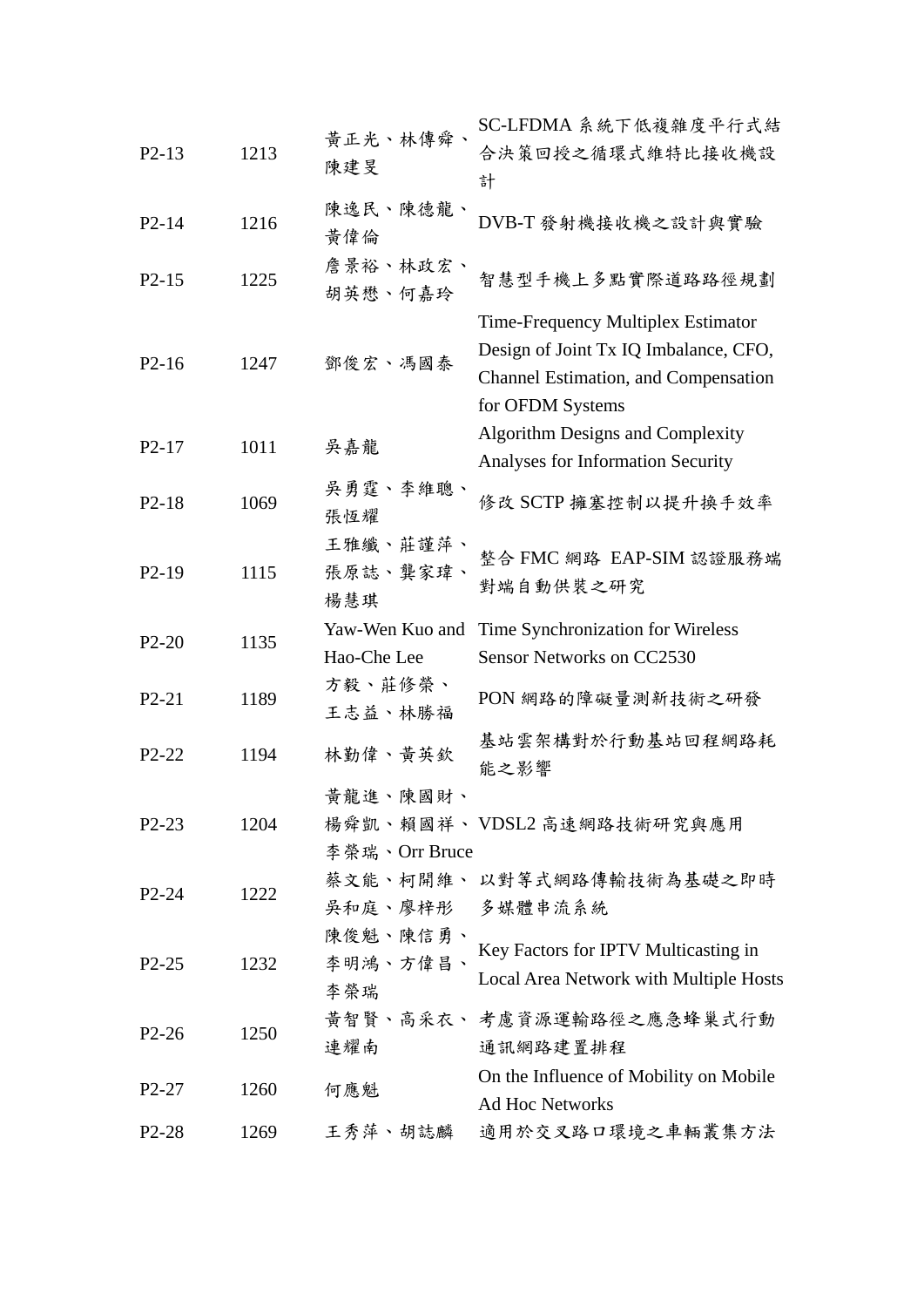|                                |      |                     | The Application of Receiver Operating                                                                              |
|--------------------------------|------|---------------------|--------------------------------------------------------------------------------------------------------------------|
| $P2-29$                        | 1020 | 魏暐、馮武雄              | Characteristics to Improved Mobile                                                                                 |
|                                |      |                     | Subscriber Equipment                                                                                               |
|                                |      |                     | 陸清達、沈俊宏、 Removal of Salt-and-Pepper Noise                                                                          |
| $P2-30$                        | 1024 |                     | 曾崑福、陳志宗、 Using Gain Masker Adapted by Switch                                                                       |
|                                |      | 李延俊                 | <b>Pixel Variance</b>                                                                                              |
| P <sub>2</sub> -31             | 1052 | 王文俊、陳保清、<br>黃英峰     | 車載系統應用之強健性語音辨識研究                                                                                                   |
| P <sub>2</sub> -3 <sub>2</sub> | 1089 | 周裕達、林永申、<br>陳福坤     | An Efficient Least-Squares Design of<br>Two-Channel Quadrature Mirror Filters<br><b>Using IIR All-Pass Filters</b> |
| P <sub>2</sub> -33             | 1116 | 蔡豐懋、許文良             | 利用實數離散分數傅立葉轉換之數位<br>浮水印                                                                                            |
| P <sub>2</sub> -34             | 1171 | 陳駿傑、楊士萱             | H.264 解碼複雜度分析及其在 Libav<br>之實現                                                                                      |
| P <sub>2</sub> -35             | 1177 | 游家一、廖元甫、<br>吳業寬、張量鈞 | 基於高頻音訊之行動資訊廣播系統                                                                                                    |
| P <sub>2</sub> -36             | 1198 | 馬杰、劉宸志              | 艦載相列雷達船體搖晃預測及補償法<br>則研析                                                                                            |
| P <sub>2</sub> -37             | 1201 | 王乃堅、李中富             | 使用三麥克風到達時間差及空間幾何<br>搜尋法達成三維聲音定位                                                                                    |
| P <sub>2</sub> -38             | 1218 | 郭天穎、藍美欣、<br>謝正宏     | 半自動化單視角影像 2D轉 3D 技術                                                                                                |
| P <sub>2</sub> -39             | 1219 | 郭天穎、徐詩媛、<br>謝昌利     | 考慮視覺敏感度之影像品質評估                                                                                                     |
| $P2-40$                        | 1267 | 林垂彩、蔡峻嘉             | 用於 MIMO OFDM 系統中不須搜尋機                                                                                              |
|                                |      |                     | 制之載波頻率偏移估計演算法                                                                                                      |
| $P2-41$                        | 1273 | 林泓任、彭俊程、<br>陳錫銘、許超雲 | 應用離散正弦轉換實現影像內插                                                                                                     |
|                                |      | 林子江、張智鈞、            |                                                                                                                    |
| $P2-42$                        | 1018 |                     | 蘇右証、劉晏廷、 雙頻威金森功率分配器設計                                                                                              |
|                                |      | 周光宗、金國生             |                                                                                                                    |
| $P2-43$                        | 1027 | 藍振瑋、林俊華             | 二維半空間中掩埋物體影像重建之研<br>究                                                                                              |
| $P2 - 44$                      | 1033 | 涂文化                 | 曾勇昇、王登胤、可調式寬頻帶內建式天線在筆記型電<br>腦的應用                                                                                   |
| P <sub>2</sub> -45             | 1071 | 翁偉中、張閔期             | 利用螺旋結構之寬頻圓極化天線設計                                                                                                   |